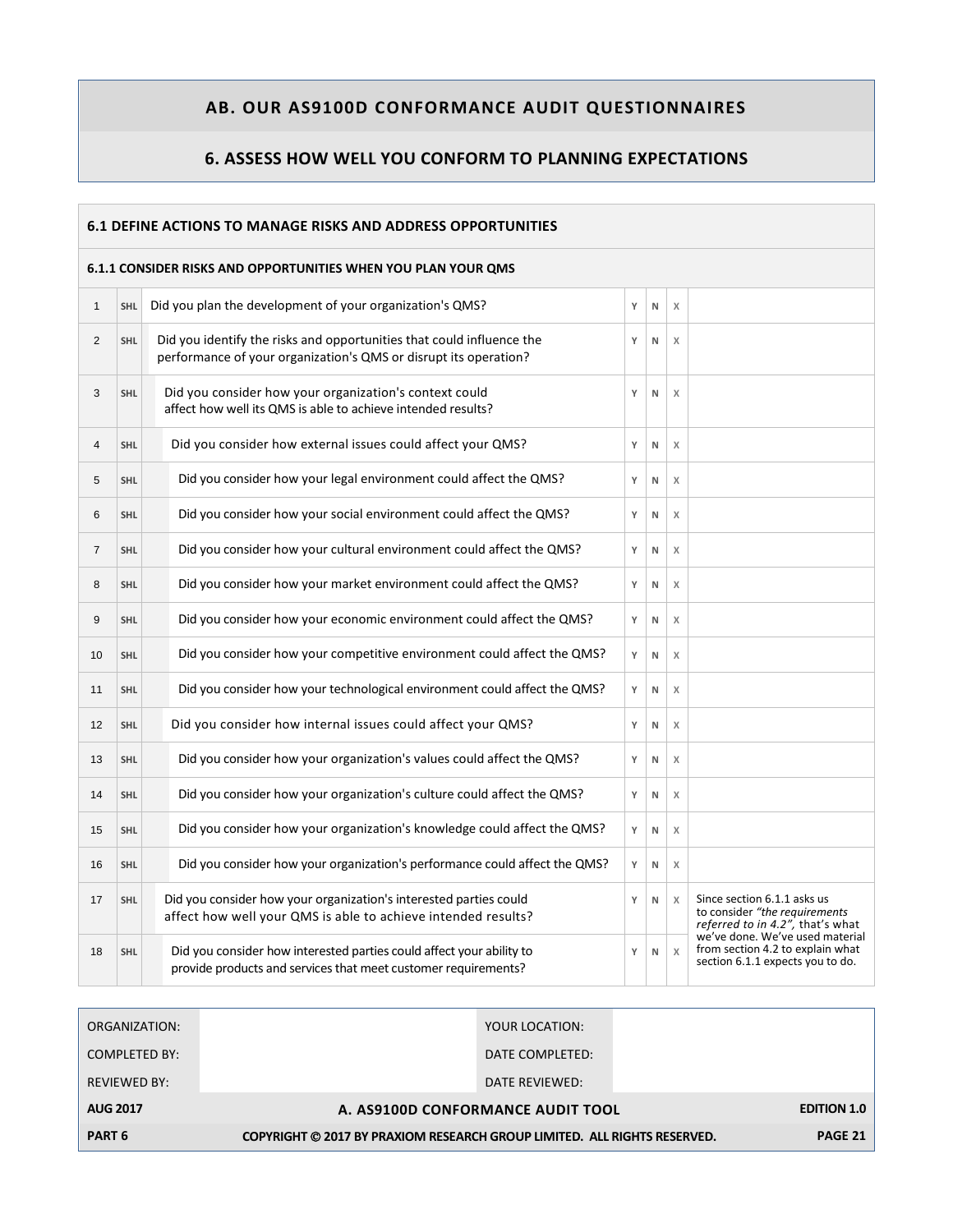### **6. ASSESS HOW WELL YOU CONFORM TO PLANNING EXPECTATIONS**

| 19 | <b>SHL</b> | Did you consider how interested parties could affect your ability to provide<br>products and services that meet statutory and regulatory requirements?                 | Y | N         | $\chi$ |  |
|----|------------|------------------------------------------------------------------------------------------------------------------------------------------------------------------------|---|-----------|--------|--|
| 20 | <b>SHL</b> | Did you figure out what you need to do to address the risks and opportunities<br>that could influence the performance of your QMS or disrupt its operation?            | Υ | ${\sf N}$ | X      |  |
| 21 | <b>SHL</b> | Did you figure out what you need to do to ensure<br>that your QMS will achieve intended results?                                                                       | Υ | N         | X      |  |
| 22 | <b>SHL</b> | Did you figure out what you need to do to prevent or reduce<br>any undesired effects that your QMS could cause?                                                        | Υ | ${\sf N}$ | X      |  |
| 23 | <b>SHL</b> | Have you figured out how to enhance desirable effects?                                                                                                                 | Y | N         | X      |  |
| 24 | <b>SHL</b> | Have you figured out what needs to be done to ensure that QMS is improved?                                                                                             | Υ | ${\sf N}$ | X      |  |
|    |            | 6.1.2 PLAN HOW YOU'RE GOING TO MANAGE RISKS AND OPPORTUNITIES                                                                                                          |   |           |        |  |
| 25 | <b>SHL</b> | Do you consider your organization's risk treatment options?                                                                                                            | Υ | ${\sf N}$ | $\chi$ |  |
| 26 | <b>SHL</b> | Do you consider your options when you define<br>actions to address QMS risks and opportunities?                                                                        | Υ | ${\sf N}$ | X      |  |
| 27 | CAN        | Do you consider avoiding or reducing your risk?                                                                                                                        | Y | N         | $\chi$ |  |
| 28 | CAN        | Do you consider eliminating the source of your risk?                                                                                                                   | Υ | N         | X      |  |
| 29 | CAN        | Do you consider retaining the risk or sharing it with others?                                                                                                          | Υ | N         | X      |  |
| 30 | CAN        | Do you consider modifying the probabilities or consequences?                                                                                                           | Υ | ${\sf N}$ | X      |  |
| 31 | CAN        | Do you consider increasing your risk in order to pursue an opportunity?                                                                                                | Υ | N         | X      |  |
| 32 | <b>SHL</b> | Do you define actions to address risks and opportunities?                                                                                                              | Υ | ${\sf N}$ | X      |  |
| 33 | <b>SHL</b> | Do you define actions that you can take to address the risks and opportunities that<br>could influence the performance of your QMS or disrupt or damage its operation? | Y | N         | X      |  |
| 34 | <b>SHL</b> | Do you consider the potential impact on products and services when you<br>define the actions you plan to take to address QMS risks and opportunities?                  | Y | N         | X      |  |
| 35 | <b>SHL</b> | Do you figure out how you're going to implement these actions<br>and how you're going to make them part of your QMS processes?                                         | Υ | N         | X      |  |
| 36 | <b>SHL</b> | Do you figure out how you're going to evaluate the effectiveness<br>of the actions you take to address QMS risks and opportunities?                                    | Υ | ${\sf N}$ | X      |  |

| ORGANIZATION:       |                                                                          | YOUR LOCATION:  |                    |  |
|---------------------|--------------------------------------------------------------------------|-----------------|--------------------|--|
| COMPLETED BY:       |                                                                          | DATE COMPLETED: |                    |  |
| <b>REVIEWED BY:</b> |                                                                          | DATE REVIEWED:  |                    |  |
| <b>AUG 2017</b>     | A. AS9100D CONFORMANCE AUDIT TOOL                                        |                 | <b>EDITION 1.0</b> |  |
| PART <sub>6</sub>   | COPYRIGHT © 2017 BY PRAXIOM RESEARCH GROUP LIMITED. ALL RIGHTS RESERVED. |                 | PAGE 22            |  |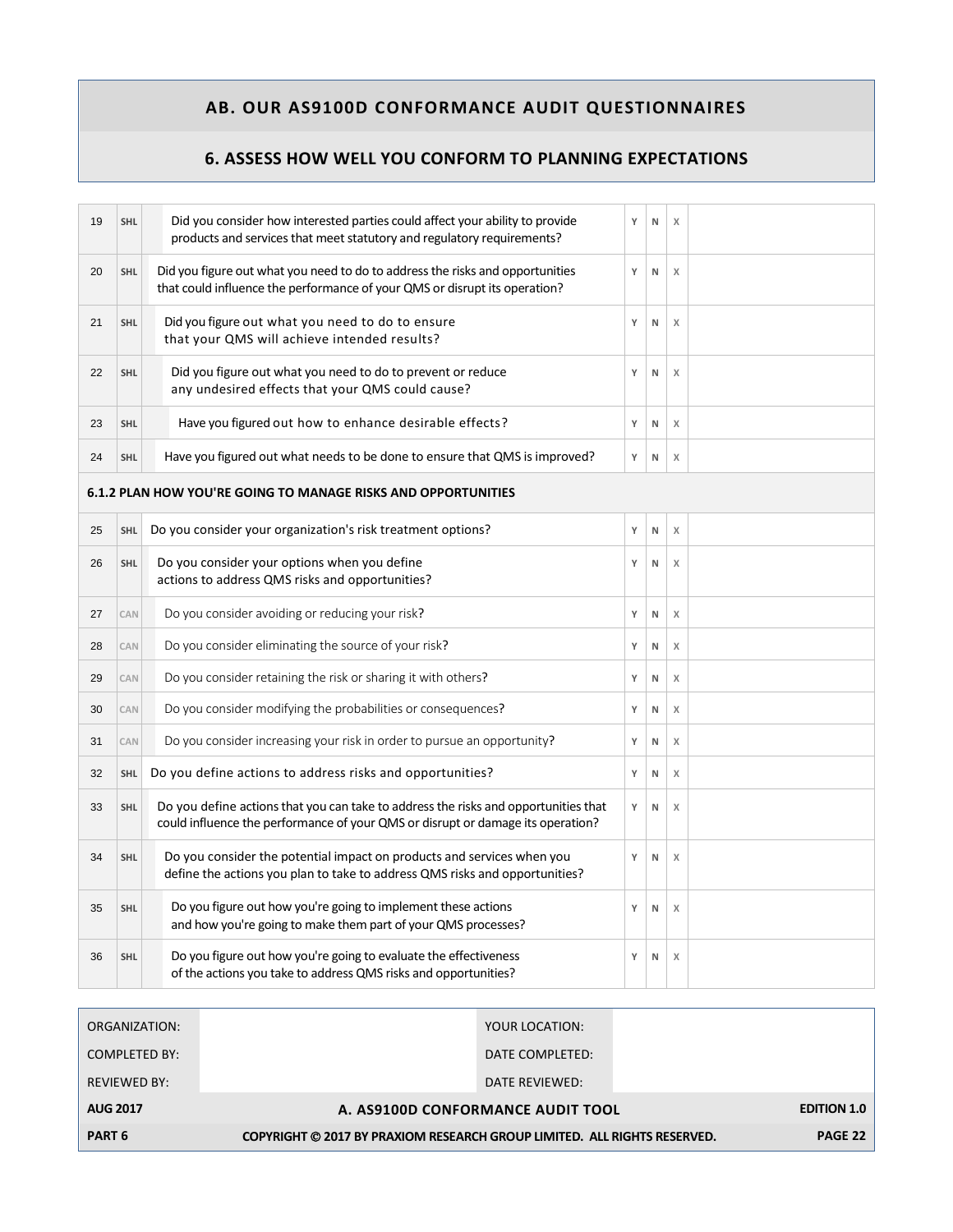### **6. ASSESS HOW WELL YOU CONFORM TO PLANNING EXPECTATIONS**

#### **6.2 SET QUALITY OBJECTIVES AND DEVELOP PLANS TO ACHIEVE THEM**

#### **6.2.1 ESTABLISH QUALITY OBJECTIVES FOR ALL RELEVANT AREAS**

| 37                                                             | <b>SHL</b> | Have you clarified criteria for setting quality objectives?                        | Y | N            | $\times$ |  |  |
|----------------------------------------------------------------|------------|------------------------------------------------------------------------------------|---|--------------|----------|--|--|
| 38                                                             | <b>SHL</b> | Do you ensure that quality objectives are measurable?                              | Y | N            | $\chi$   |  |  |
| 39                                                             | <b>SHL</b> | Do you ensure that quality objectives consider requirements?                       | Υ | N            | X        |  |  |
| 40                                                             | <b>SHL</b> | Do you ensure that quality objectives comply with quality policy?                  | Υ | N            | $\times$ |  |  |
| 41                                                             | <b>SHL</b> | Do you set quality objectives in all relevant areas?                               | Y | N            | X        |  |  |
| 42                                                             | <b>SHL</b> | Do you set objectives at relevant levels and for relevant functions and processes? | Υ | N            | X        |  |  |
| 43                                                             | <b>SHL</b> | Do you set objectives that address the need for compliant products and services?   | Υ | N            | X        |  |  |
| 44                                                             | <b>SHL</b> | Do you set objectives that encourage the need to enhance customer satisfaction?    | Υ | ${\sf N}$    | $\chi$   |  |  |
| 45                                                             | <b>SHL</b> | Do you document your quality objectives?                                           | Y | N            | X        |  |  |
| 46                                                             | <b>SHL</b> | Do you control documents that list quality objectives?                             | Y | N            | $\times$ |  |  |
| 47                                                             | <b>SHL</b> | Do you retain documents that list quality objectives?                              | Υ | N            | $\chi$   |  |  |
| 48                                                             | <b>SHL</b> | Do you communicate your quality objectives?                                        | Y | N            | $\chi$   |  |  |
| 49                                                             | <b>SHL</b> | Do you monitor your quality objectives?                                            | Y | N            | X        |  |  |
| 50                                                             | <b>SHL</b> | Do you update your quality objectives?                                             | Y | N            | X        |  |  |
| 6.2.2 DEVELOP PLANS TO ACHIEVE OBJECTIVES AND EVALUATE RESULTS |            |                                                                                    |   |              |          |  |  |
| 51                                                             | <b>SHL</b> | Do you establish plans to achieve quality objectives?                              | Υ | N            | $\times$ |  |  |
| 52                                                             | <b>SHL</b> | Do you figure out what must be done to achieve objectives?                         | Υ | N            | X        |  |  |
| 53                                                             | <b>SHL</b> | Do you figure out who will be responsible for achieving objectives?                | Υ | ${\sf N}$    | $\times$ |  |  |
| 54                                                             | <b>SHL</b> | Do you figure out what resources will be needed to achieve objectives?             | Υ | N            | X        |  |  |
| 55                                                             | <b>SHL</b> | Do you figure out when quality objectives must be achieved?                        | Υ | N            | $\times$ |  |  |
| 56                                                             | <b>SHL</b> | Do you plan how you're going to evaluate your results?                             | Y | $\mathsf{N}$ | $\times$ |  |  |

| ORGANIZATION:       |                                                                          | YOUR LOCATION:  |                    |  |
|---------------------|--------------------------------------------------------------------------|-----------------|--------------------|--|
| COMPLETED BY:       |                                                                          | DATE COMPLETED: |                    |  |
| <b>REVIEWED BY:</b> |                                                                          | DATE REVIEWED:  |                    |  |
| <b>AUG 2017</b>     | A. AS9100D CONFORMANCE AUDIT TOOL                                        |                 | <b>EDITION 1.0</b> |  |
| PART <sub>6</sub>   | COPYRIGHT © 2017 BY PRAXIOM RESEARCH GROUP LIMITED. ALL RIGHTS RESERVED. |                 | PAGE 23            |  |